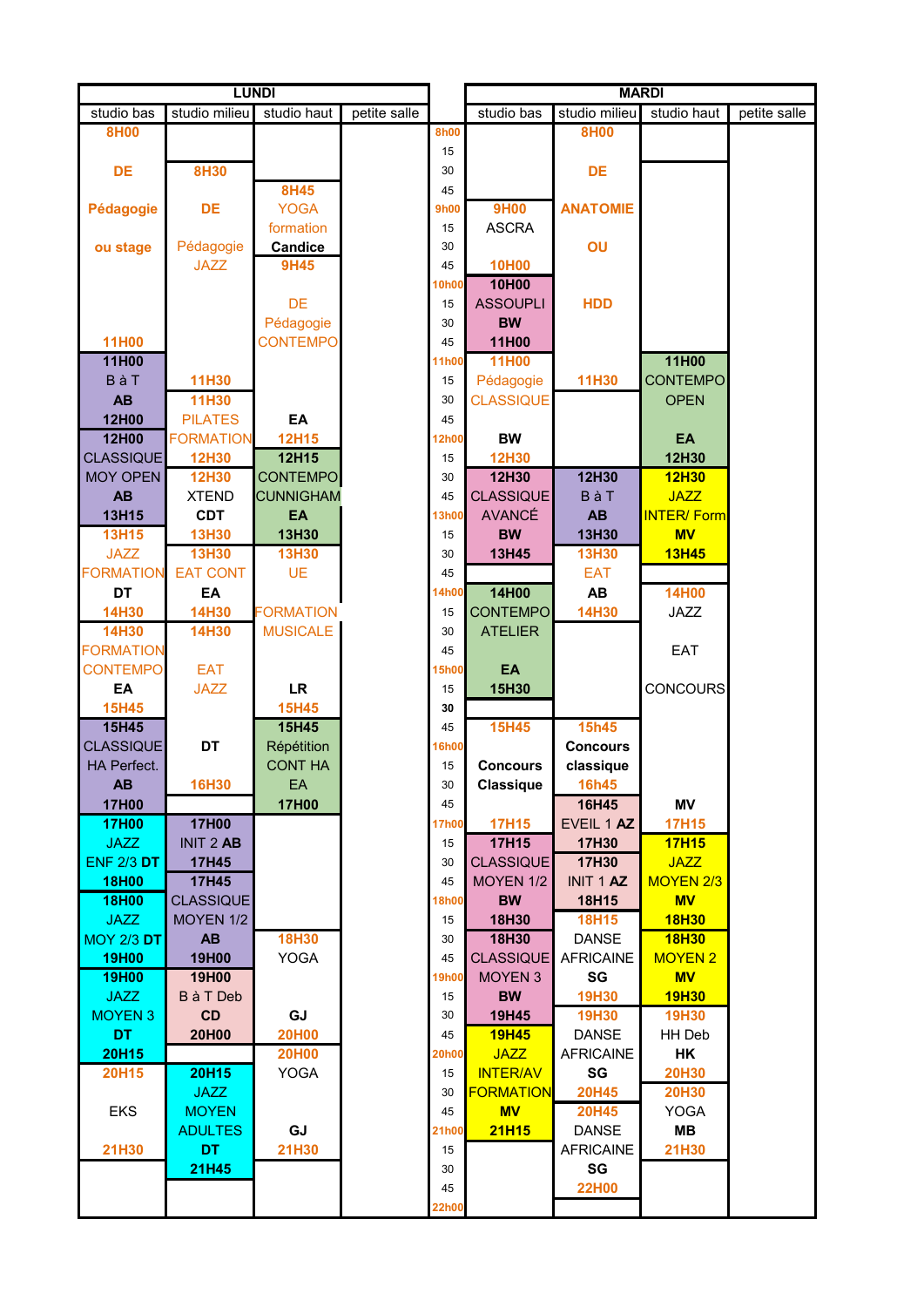| <b>MERCREDI</b>  |                      |                                                      |              | <b>JEUDI</b> |                    |                    |                 |              |
|------------------|----------------------|------------------------------------------------------|--------------|--------------|--------------------|--------------------|-----------------|--------------|
| studio bas       | studio milieu        | studio haut                                          | petite salle |              | studio bas         | studio milieu      | studio haut     | petite salle |
|                  |                      |                                                      |              | <b>8h00</b>  |                    |                    |                 |              |
|                  |                      |                                                      |              | 15           |                    |                    |                 |              |
|                  |                      |                                                      |              |              |                    |                    |                 |              |
|                  |                      |                                                      |              | 30           |                    |                    |                 |              |
|                  |                      |                                                      |              | 45           |                    |                    |                 |              |
|                  | <b>9H00</b>          |                                                      |              | <b>9h00</b>  | 9H00               |                    |                 |              |
|                  | <b>CLAS INTER</b>    | 9H15                                                 |              | 15           | <b>B</b> àT        |                    |                 |              |
| 9H15             | <b>Adultes CD</b>    | <b>EVEIL2 MV</b>                                     |              | 30           | <b>AB</b>          |                    |                 |              |
| <b>CLASSIQUE</b> | 10H00                | <b>10H00</b>                                         |              | 45           | 10H00              |                    |                 |              |
|                  |                      |                                                      |              |              |                    |                    |                 |              |
| <b>MOYEN 3</b>   |                      | <b>10H00</b>                                         |              | <b>10h00</b> | 10H00              | <b>10H00</b>       |                 |              |
| <b>JR</b>        |                      | <b>INITIA 2 MV</b>                                   |              | 15           | <b>BASE Adulte</b> |                    | <b>10H15</b>    |              |
| 10H30            | Gisèle               | <b>10H45</b>                                         |              | 30           | <b>AB</b>          | <b>PREP</b>        | <b>GYM</b>      |              |
| 10H30            |                      | 10H45                                                |              | 45           | 11H00              | <b>TECH</b>        | LL.             |              |
|                  |                      | CLAS DEB 1                                           |              | <b>11h00</b> | 11H                | <b>JAZZ</b>        | <b>11H15</b>    |              |
| péda cl          |                      | <b>JR</b>                                            |              | 15           | <b>CONT</b>        |                    |                 |              |
|                  |                      |                                                      |              | 30           | <b>FORMATION</b>   |                    |                 |              |
|                  |                      | 11H45                                                |              |              |                    |                    |                 |              |
| <b>BW</b>        | <b>11H45</b>         | 11H45                                                |              | 45           |                    |                    |                 |              |
|                  | Hip Hop              | CLAS DEB 2                                           |              | 12h00        | <b>JR</b>          | DT/MV              |                 |              |
| 12H30            | Enfants 1 HK         | <b>JR</b>                                            |              | 15           | <b>12H30</b>       | <b>12H30</b>       | <b>12H15</b>    |              |
| 12H30            | <b>12H45</b>         | 12H45                                                |              | 30           | 12H30              | <b>12H30</b>       | <b>GYM</b>      |              |
| <b>CLASSIQUE</b> | <b>12H45</b>         | <b>12H45</b>                                         |              | 45           | <b>BàTAV</b>       | <b>YOGA</b>        | LL.             |              |
| <b>MOY 1/2</b>   | Hip Hop              | JAZZ Moy 3                                           |              | 13h00        | <b>BW</b>          | <b>Candice</b>     | <b>13H15</b>    |              |
| <b>BW</b>        |                      | Enfants 2 <b>HK<mark>F</mark></b> ormation <b>MV</b> |              | 15           | 13H30              | <b>13H30</b>       | <b>13H15</b>    |              |
| <b>13H45</b>     | <b>13H45</b>         | <b>13H45</b>                                         |              | 30           | <b>13H30</b>       |                    | <b>CONTEMPO</b> |              |
| <b>13H45</b>     | 13H45                | <b>13H45</b>                                         |              | 45           |                    |                    | <b>EAT</b>      |              |
| <b>HK</b>        | <b>CONT Enf</b>      |                                                      |              | 14h00        | <b>JAZZ</b>        |                    |                 |              |
| enfts 3          | <b>JR</b>            | <b>EKS</b>                                           |              | 15           | <b>AVANCÉ</b>      |                    | <b>JR</b>       |              |
|                  |                      |                                                      |              |              |                    |                    |                 |              |
| 14H45            | 14H45                |                                                      |              | 30           | <b>FORMATION</b>   |                    | <b>14H45</b>    |              |
| <b>14H45</b>     | <b>14H45</b>         |                                                      |              | 45           | <b>MV</b>          |                    | 14H45           |              |
| <b>JAZZ HA</b>   | JAZZ Enf 1/2         | <b>15H15</b>                                         |              | <b>15h00</b> | <b>15H00</b>       |                    | <b>CONTEMPO</b> |              |
| <b>DT</b>        | <b>MV</b>            |                                                      |              | 15           |                    |                    | Répértoire      |              |
| <b>15H45</b>     | <b>15H45</b>         | 15H30                                                |              | 30           |                    |                    |                 |              |
| 15H45            | <b>15H45</b>         |                                                      |              | 45           | <b>15H45</b>       | <b>15H45</b>       | <b>JR</b>       |              |
| <b>CLASSIQUE</b> | <b>MOYEN1</b>        | <b>THEATRE</b>                                       |              | <b>16h00</b> | <b>Concours</b>    | <b>Concours</b>    | 16H15           |              |
| <b>MOYEN 3</b>   | <b>MV</b>            |                                                      |              | 15           | <b>Classique</b>   | <b>Classique</b>   | 16H15           |              |
| <b>BW</b>        | <b>16H45</b>         |                                                      |              | 30           |                    |                    | <b>CONTEMPO</b> |              |
| <b>17H00</b>     | <b>16H45</b>         |                                                      |              | 45           | <b>17H00</b>       | <b>17H00</b>       | MOY / HA        |              |
| 17H00            | Hip Hop              |                                                      |              | <b>17h00</b> | <b>17H00</b>       | <b>17H00</b>       | <b>JR</b>       |              |
| <b>POINTES</b>   | Ados 1 HK            |                                                      |              | 15           | <b>CLAS DEB 2</b>  | <b>CLASSIQUE</b>   | 17H30           |              |
|                  |                      |                                                      |              |              |                    |                    |                 |              |
| inter/av BW      | <b>17H45</b>         |                                                      |              | 30           | <b>BW</b>          | Deb3/Moy 1         | 17H30           |              |
| <b>18H00</b>     | <b>17H45</b>         |                                                      |              | 45           | <b>18H00</b>       | <b>AB</b>          |                 |              |
| <b>18H00</b>     | Hip Hop              |                                                      |              | <b>18h00</b> | <b>18H00</b>       | 18H15              | <b>EKS</b>      |              |
|                  | CONTEMPO Ados/Adu HK | HL.                                                  |              | 15           | <b>B</b> à T inter | 18H15              |                 |              |
| <b>INTER</b>     | <b>18H45</b>         | <b>18H30</b>                                         |              | 30           | <b>BW</b>          | Pointes deb        |                 |              |
|                  | <b>18h45</b>         | <b>18H30</b>                                         |              | 45           | <b>19H00</b>       | <b>AB</b>          | 19H00           |              |
| PB               | <b>JAZZ Adultes</b>  | bodykarate                                           |              | <b>19h00</b> | <b>19H00</b>       | 19H15              | <b>19H00</b>    |              |
| <b>19H30</b>     | Deb Int MV           | AK                                                   |              | 15           | <b>CLASSIQUE</b>   | <b>19H15</b>       | <b>JAZZ</b>     |              |
| <b>19H30</b>     | 19h45                | <b>19H30</b>                                         |              | 30           | <b>AVANCE</b>      | <b>XTEND</b>       | <b>INTER</b>    |              |
| <b>Hip Hop</b>   | 19H45                | <b>19H30</b>                                         |              | 45           |                    | <b>CDT</b>         | <b>DT</b>       |              |
| Adultes 2 HK     | <b>CONTEMPO</b>      |                                                      |              | 20h00        | <b>BW</b>          | 20H15              | 20H15           |              |
|                  | <b>AVANCÉ</b>        |                                                      |              |              |                    |                    |                 |              |
| 20H30            |                      | <b>EKS</b>                                           |              | 15           | 20H30              | 20H15              |                 |              |
| 20H30            |                      |                                                      |              | 30           | <b>20H30</b>       | <b>CONTEMPO</b>    |                 |              |
| Hip Hop          | <b>JR</b>            |                                                      |              | 45           | <b>JAZZ</b>        | <b>Adultes DEB</b> |                 |              |
| Street HK        | 21H15                | <b>21H15</b>                                         |              | 21h00        | <b>MOYEN</b>       | <b>JR</b>          |                 |              |
| <b>21H30</b>     |                      |                                                      |              | 15           | <b>AVANCE</b>      | 21H30              |                 |              |
|                  |                      |                                                      |              | 30           |                    |                    |                 |              |
|                  |                      |                                                      |              | 45           | DT                 |                    |                 |              |
|                  |                      |                                                      |              | 22h00        | <b>22H00</b>       |                    |                 |              |